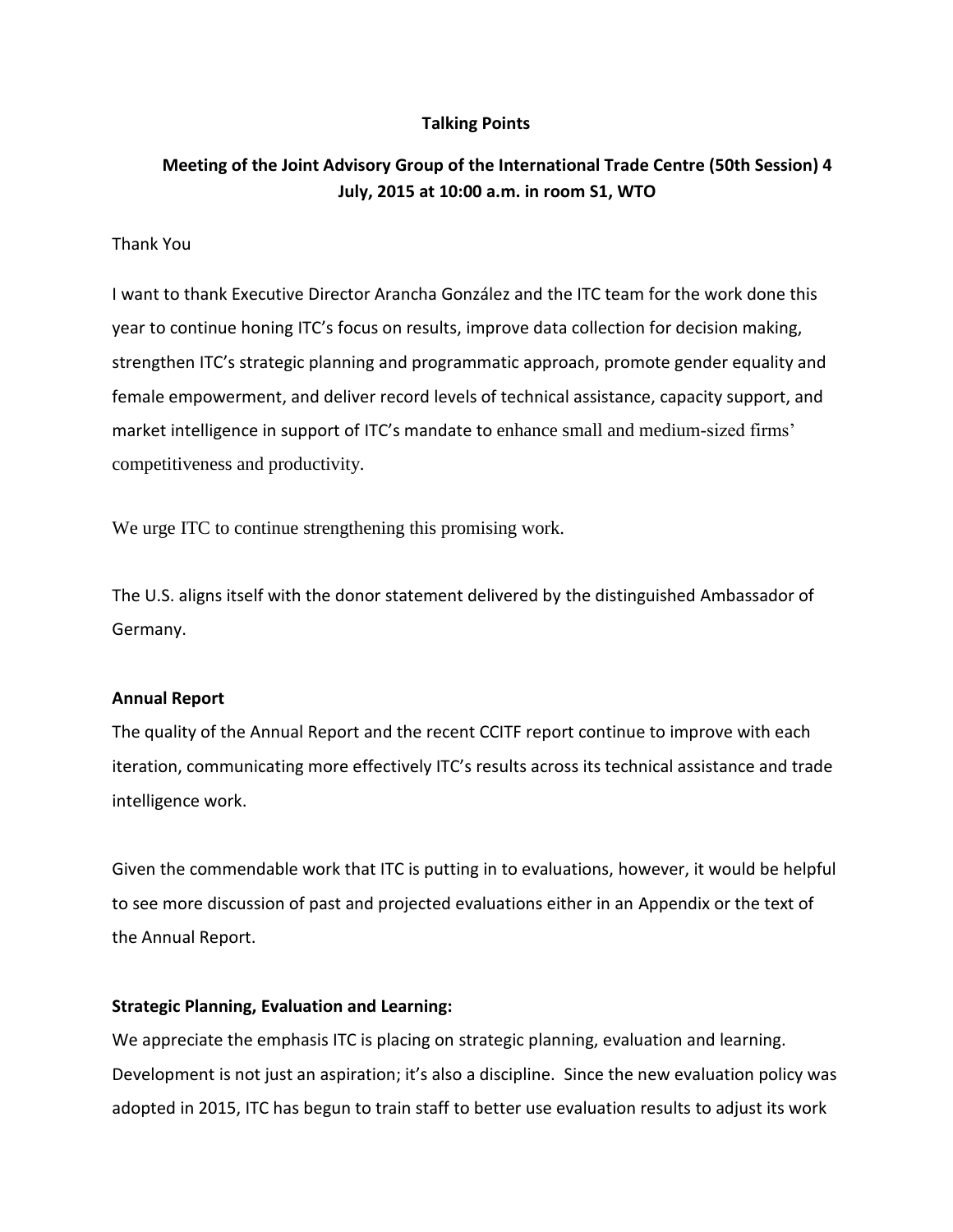and inform future design. ITC has begun to create the feedback loop needed to ensure that what it learns is built into everything it does.

The challenge will be to institutionalize this policy to ensure that ITC uses the best available evidence to steer its work, remains flexible enough to make mid-course corrections, identify and scale up what works, and, most critically, be fully transparent and accountable.

The U.S. commends ITC for engaging the UNEG/DAC Professional Peer Review mechanism to review and endorse ITC's evaluation function. We look forward to learning more about what best practices were identified and what lessons were learned, both the successes and challenges, and how this information will be incorporated into ITC's activities.

ITC has set, and in most cases met, more ambitious and realistic targets, started important work to ensure every project is counting the same things in the same way, and using new and innovative approaches to measure outcomes and impact. We urge you to continue this work to improve the quality of the data.

An evaluation more than a year ago of the Trade, Climate Change and Environment Program found "the synergy among individual projects and the coherence between operations in countries are not evident". Finalizing the program-specific "theories of change" for the remaining program areas will support important work you have already begun to address this gap.

Over the past year, we have very much appreciated that ITC sought stakeholder feedback on the 2016 Operational Plan and engaged stakeholders in discussions on implementation of the SDGs, ITC's theory of change at various levels, and its work on evaluation. We look forward to further discussion on the linkages between the corporate scorecard, program logframe, and the finalized program specific theories of change.